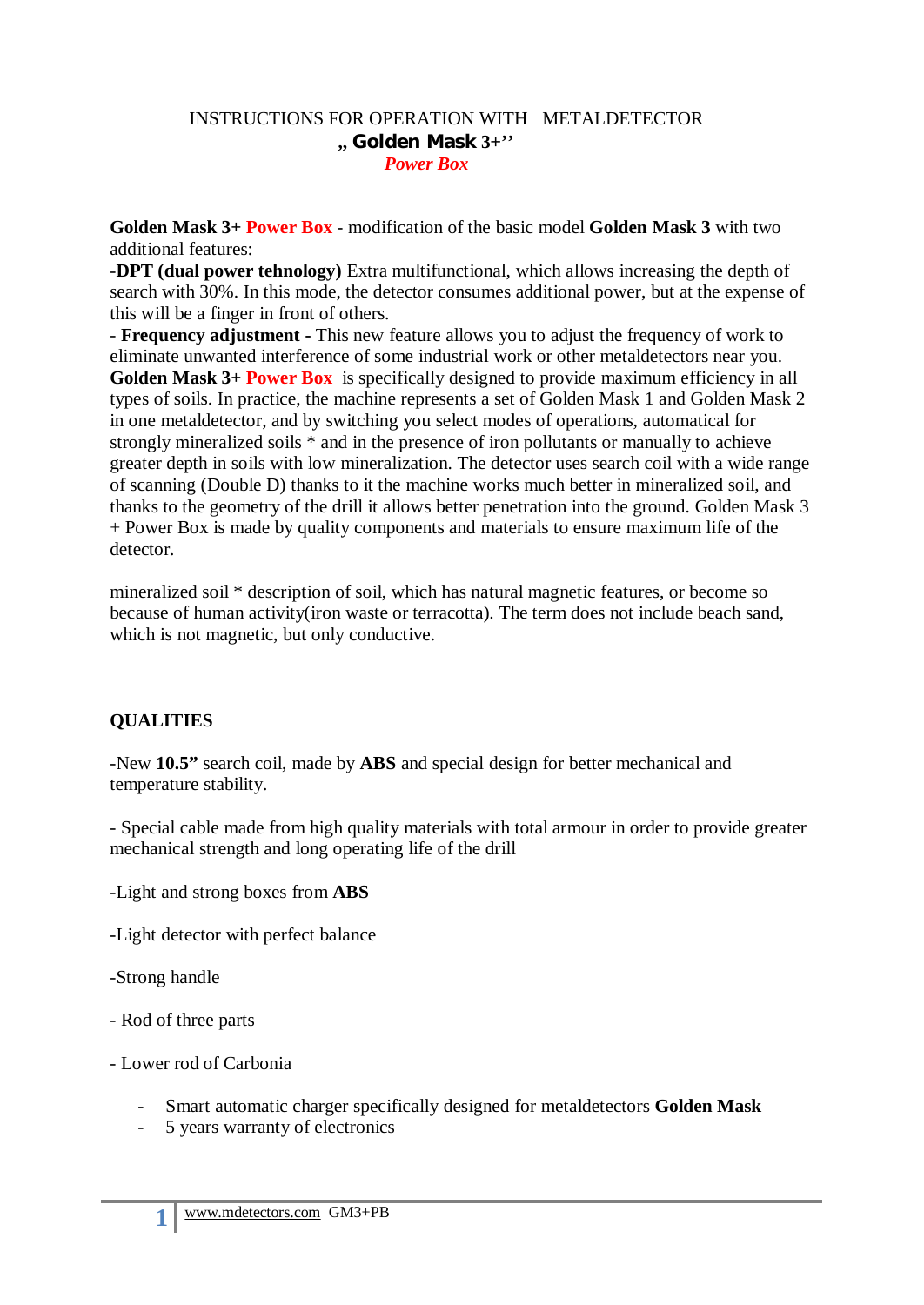### **SPECIFICATION**

- Operating frequency 8,2 kHz.
- Operation- with **motion**
- Automatic ground balance
- Manual ground balance
- Sound separation of metals
- Adjusting the degree of separation of metals
- Adjusting the depth of search
- Further increase the depth of slightly mineralized soil
- **DPT (dual power tehnology)**
- **Frequency adjustment**
- Volume adjusting
- New, fully redesigned electronics, combining efficiency and high level of sensitivity.
- Charger 10 battery pack 1.2V AA / 2500mAh
- Time of working after charge min. 10 h.
- LED control for the state of battery
- Headphones jack

### **4. Structure of the instrument**

Metaldetector consists of five parts: **1**.coil, **2**. rack, connecting the coil to the electronic block,

**3**. electronic block, **4**.arm support и **5**.battery box.

# **Standart coil**

Standart coil of **Golden Mask 3+** is with size **10.5"** (26.5cm) DD. The construction of coil is plastic- **ABS** , and at the bottom is overflowed with epoxy resin, which creates more strength and hermetic sealing of the entire structure. Coil has a good sensitivity to both small and large objects to.

# **Additional coils**

DD 12.5" (32см) 15"(38см).

Coils of small dimensions have better sensitivity for small objects (coins) and they are prefered to operat in highly polluted areas.The large drills(DD32,DD38см) have better sensitivity to large objects, suitable for quick search of buried objects and they have 10-20% better sensitivity than DD 26.6 сm.

# **rack**

The rack is made of aluminum tube, which at the bottom to the coil is made of Carbonic (not metal), so it won't hinder the work of the drill.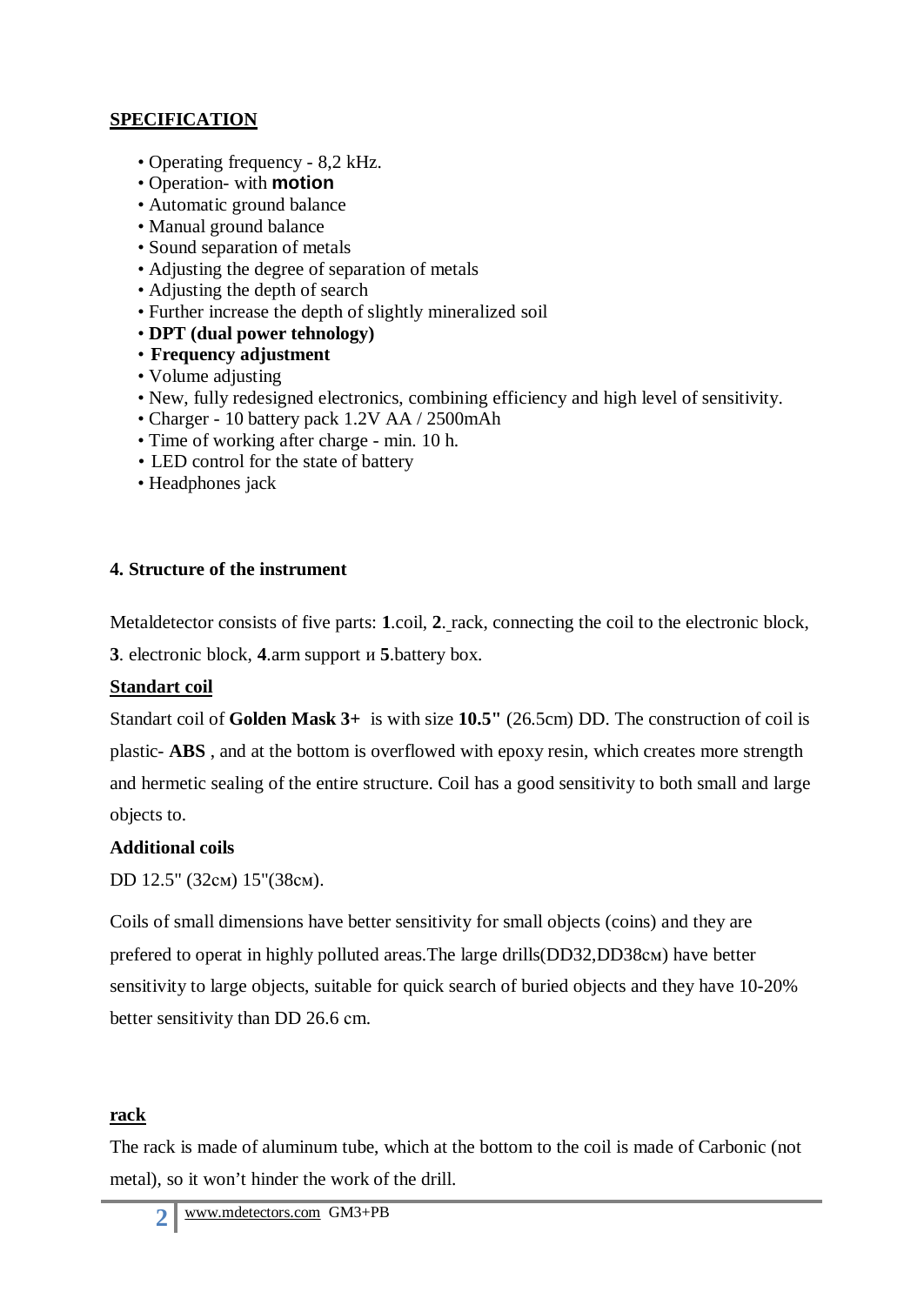### **Box of electronics**

Made of ABS plastic and is very strong !

#### **Arm support**

It is made of aluminum profile for greater strength. In the front end of the handle is arm supporter which is lined with foam coverage.

#### **Battery box**

The box is made of plastic. There are a set of 10 batteries AA NiMh- 1,2V/2500mAh.

**5 .** Assembly and disassembly of the instrument

Take the bottom (rack of Carbonic) put rubber sealing in outlets of the rack and insert it in the crevice (ears) of the coil , till the outlets in the ears and the rack fall in. Insert the plastic bolt in the hole and strongly pinch him to get out from the other end, turn the plastic nut to tighten slightly.

### **Attention :**

When the rubber sealings wear out they should be replaced, over tighting of nuts as a result of worn rubber seals leads to deformation of the ears and doubling of the search drill . Deformation of the drill greatly worsen parameters of the detector!

Then take the second part develop the plastic nut 6 and Insert it into carbon rack, with this telescopic connection you can adjust the total length of the rack depending on your height making sure the distance between the aluminum part and searching drill to be greater than 30 centimeters. Fixing the length is done by tightening the plastic nut.

 Take part with the electronics, develop the large plastic nut 7 of the tube and insert in it the rack with the drill. Then back to the thread and screw it tight so that the Detector can not move to rack. Wind up the cable around the rack, and at the bottom end next to the rack put an "ear" of cable, so it should not be interrupted when the cable reel in the retraction of the transport situation.

# **Attention**:

90% of the damage in detectors are becaouse of broken wires due to the negligent of the users!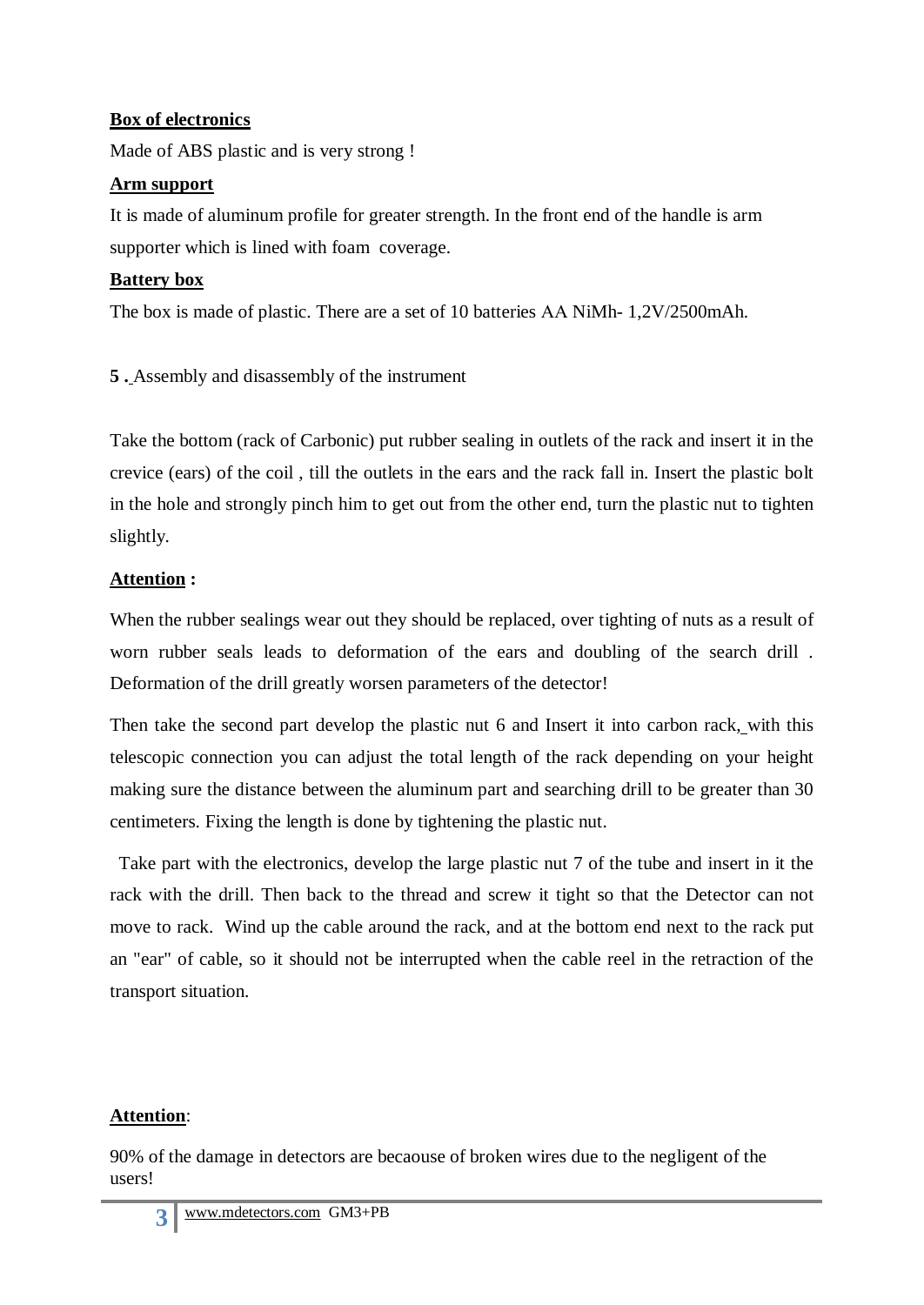then plug the cable in the socket of the detector and tighten it effortlessly. After this manipulation the detector is ready for use. Dismantling of the instrument is performed in reverse sequence.

**6.** Authorities to manage and operate the instrument**.** 

#### **Authorities for manage**

- • switch,, GB''serves as a switching operation modes (manual and automatic ground balance)
- • Potentiometer,, THRESHOLD"- serves to set the required sound level and adjusts the depth of the detector;
- • Potentiometer,, SENS "- serves to further increase the depth of detection of metal objects in slightly mineralized soil ;
- • Potentiometer (located under the box with electronics) regulate working frequency of 200 Hz;

• switch (located under the box with electronics) used for inclusion and exclusion of high power radiated from the drill;

- • Potentiometer,, GROUND BALANCE "- serves to eliminate the influence of the soil on the work when in manual mode ground balance;
- • switch,, AUDIO DISC"- with him you determine the depth of segregation of metal objects in manual mode ground balance, 50% depth of discrimination under,, NORM "and 90% under,, FULL" ;
- • switch,, VCO DISC "- serves to include discrimination o $\phi$  multy-toned manual mode ground balance.
- • Potentiometer,, DISC LEVEL "- adjusts the degree of rejection of the iron objects;
- • Potentiometer,, VOLUME "- serves as a trigger detector and determine the volume;
- • Plug,, HEADPHONES "- it includes where to put mono headset;
- • Led "LOW BATTERY"-indicator of the reduced voltage of the battery;

Working with the detector

Switching on the detector iis made by Potentiometer,, VOLUME ", and it also regulates the volume**.** 

Choose the power that the detector will work - high power''(mode,, TURBO "), the switch is placed in a position to the search drill or in mode "normal power ", switch is placed in position to the operator - (Fig.1)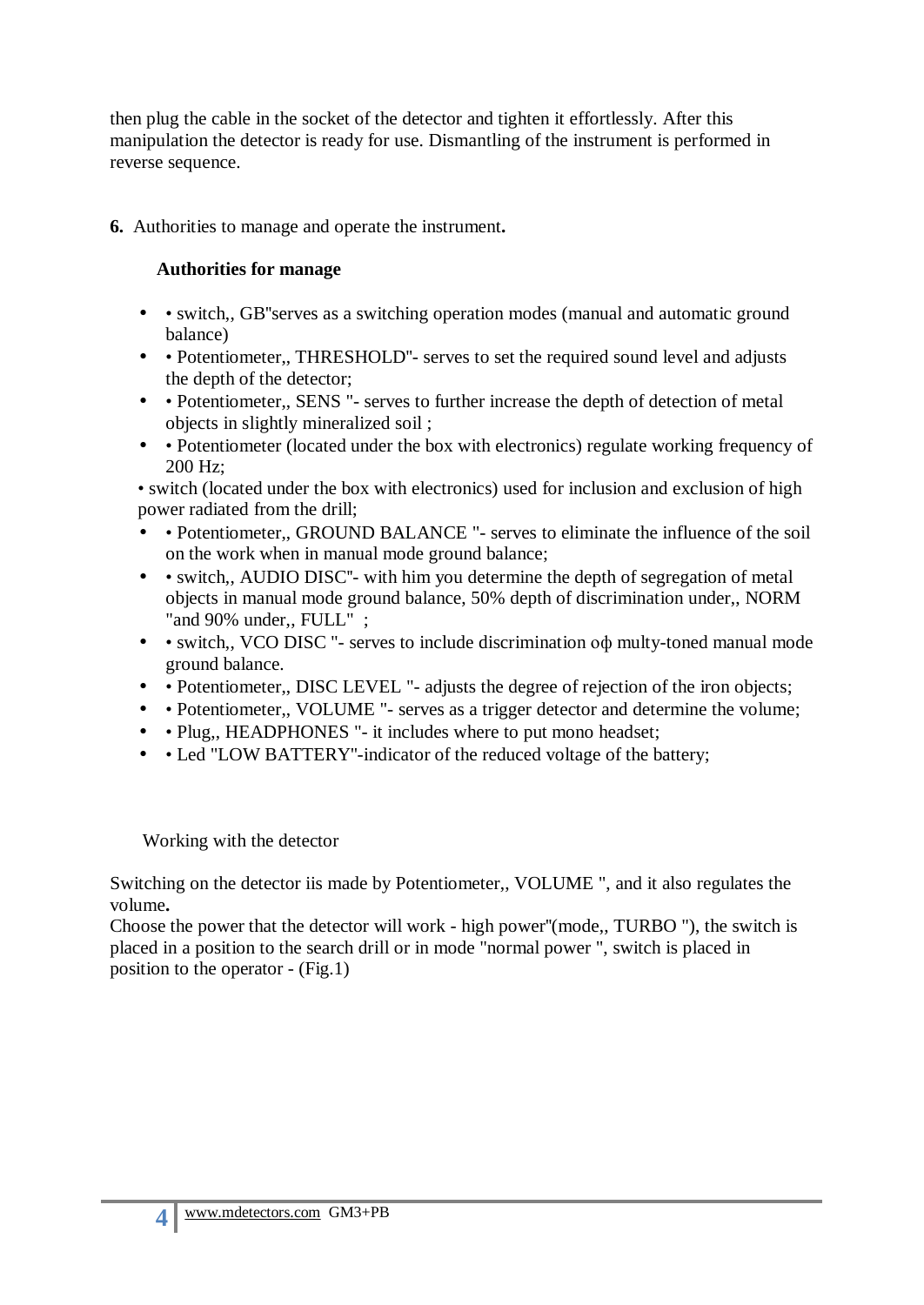

fig.1

1. Setup mode of the detector in mode," manual ground balance ".

Switch,, GB "is placed in position,, MANUAL **"** .

he keys,, AUDIO DISC "and,, VCO DISC" is placed in position,, OFF ''.

Potentiometer,, THRESHOLD "is placed in a situation where the detector may slightly make a little noise,,.

Potentiometer,, FREQUENCY ADJUSTMENT "under the box of electronics (Fig.1) must be turn to a situation in which the sound level is normal. Search coil begins to move vertically to the ground (top-down: 3 to 20 - 25 centimeters. Above the surface (Fig.2) and Potentiometer,, GROUND BALANCE''must be spinning slowly ....



In one extreme position of the volume is increased when approaching the head to the ground and the other away from the ground, Potentiometer is spinning until the sound ceases to be altered or changed minimally.

### **Attention:**

If you have difficulty in balancing the detector, its good that the Potentiometer,, SENS "to be placed in, position 1,, on scale. In the work of mineralized soils is advisable to operate at low power!

In balancing the detector around it there should not be any metal objects!

If during the operation you change the working power detector, ground Balance must be adjusted again.

The search for metal objects is made by movement of the search drill against the ground (fig.3, fig.4). Always move the search drill close to the ground, lifting reduces the depth of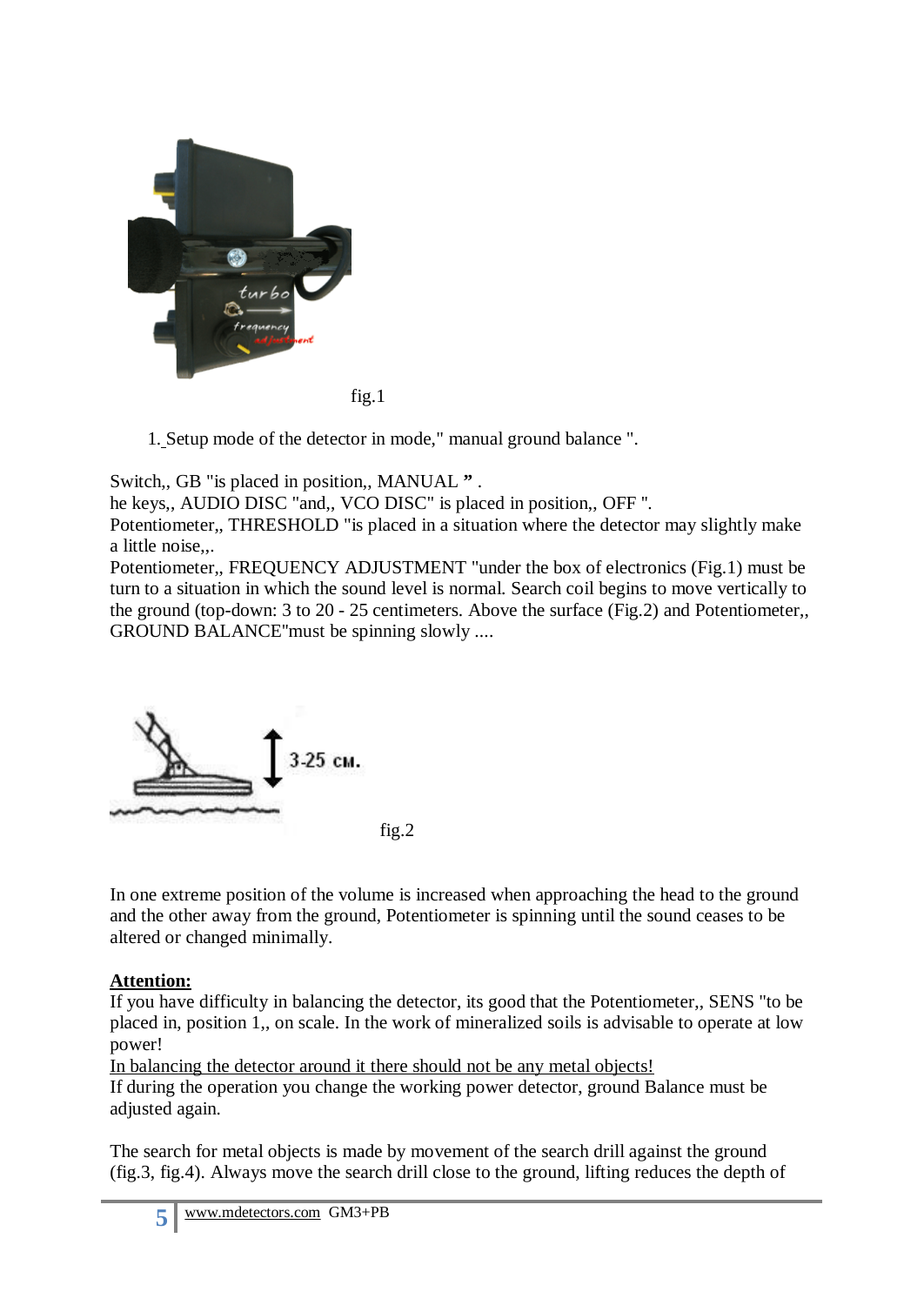search! Movement should be as smooth as possible, In the fast movements of the search coil (fig.3) is located on easy surface metals, slow movements are suitable for quick search of deep buried metal objects.



The exact location of the metal is made with the movement of searching coil in two perpendicular axes (Fig. 5).



Separation of metals takes place through two sound discriminators.

**1.** Operating with audio discriminator.

- The key,, VCO DISC "is placed in position,, OFF" and,, AUDIO DISC "in the heading,, NORM" or,, FULL " (for better discrimination of deeply buried iron objects), Potentiometer,, DISC LEVEL''in position 4. In the greater number of,, DISC LEVEL''the separation of metal is better! If you want to discriminate against most non-ferrous metals on the surface (modern pollutants), the situation of Potentiometer must be over 7. In case of non-ferrous metals (gold, silver, copper, bronze) resonant sound is heard, and in the presence of black metal (iron) is heard tear or pop sound.

**2.** Operating with,, VCO "discriminator.

- the key,, VCO DISC "is placed in position,, ON", a,, AUDIO DISC "in position,, OFF'', Potentiometer,, DISC LEVEL''in position 4. If you want to discriminate most of the nonferrous metal on the surface (modern pollutants) Potentiometer position should be above 7. In case of non-ferrous metals (gold, silver, copper, bronze)high-tone is heard, and in the presence of black metal (iron) is heard a low tone.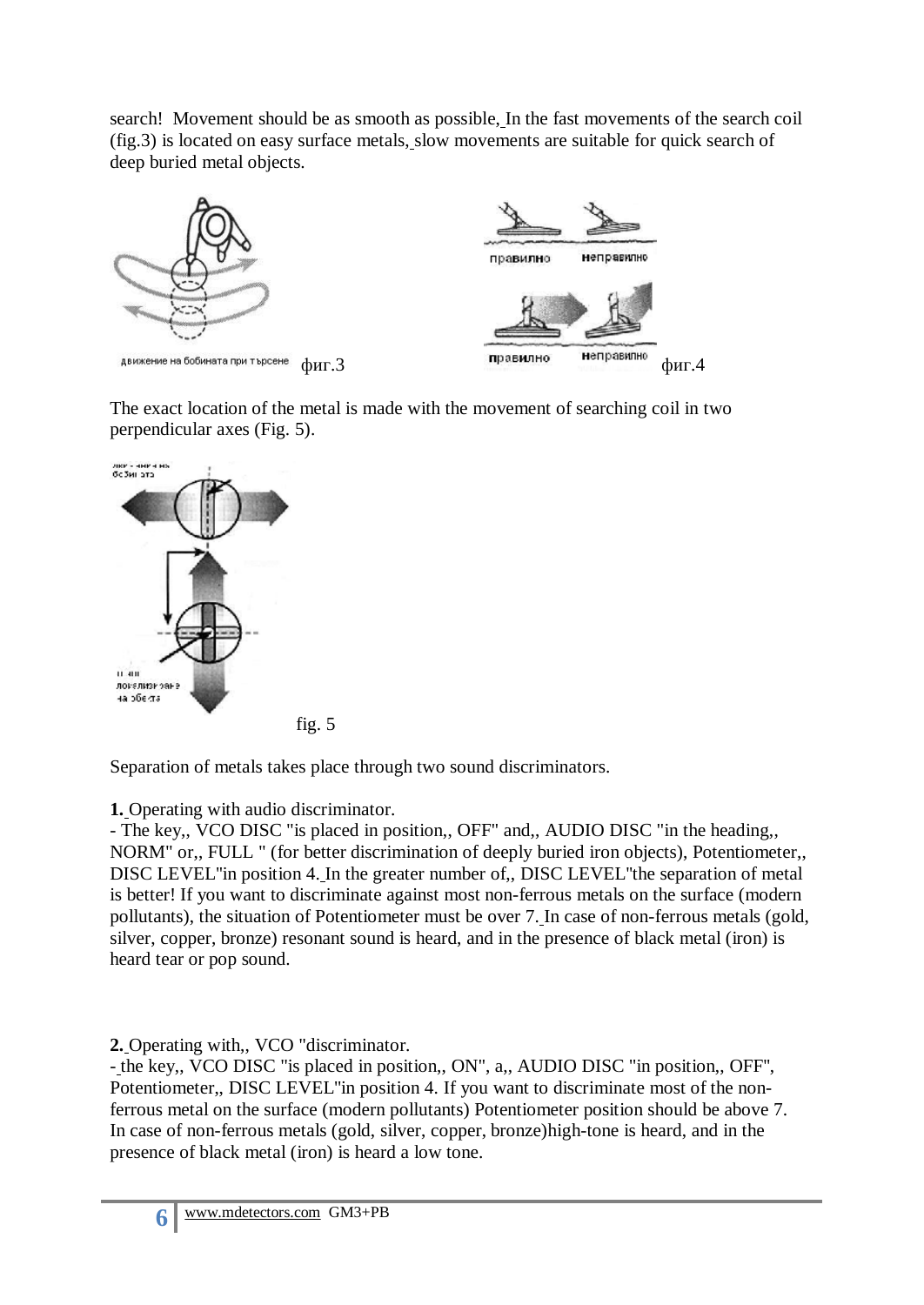**2.** Setting the Detector in mode, automatic ground balance.

Setting the power of the detector that will work - mode,, TURBO "(switch is placed in a position to demand searching drill) or mode, normal power (switch is placed in position the to operator) (Fig.1)

Switch,, GB "is placed in position,, AUTO **"** .

keys,, AUDIO DISC "and,, VCO DISC" are placed in position,, OFF''. In this mode the potentiometer,, GROUND BALANCE "and,, SENS" do not work, ie no matter in what position they are.

The depth of detection of metal objects depends on the position of the Potentiometer,, THRESHOLD " For maximum depth, the potentiometer must turned right to the maximum sound level**.** 

The power of separation of the metals is determined by the Potentiometer,, DISC LEVEL "(greater position of the metals division is better), in the presence of non-ferrous metals (gold, silver, copper, bronze) resonant sound is heard, and in the presence of black metal (iron) could be heard crackling sound or tear. If you want to eliminate most pollutants from modern non-ferrous metals (foil caps, etc..) position of the Potentiometer should be 8-10 scale. Searching for metal objects is made through movement of the search rack against the ground (fig.3, fig.4). Always move the search rack close to the ground, lifting reduces the depth of search! Movement should be made smoothly , In the fast movements of the search rack (fig.3)are easyly located surface metals, slow movements are suitable for searching of buried metal objects.

The exact location of the metal is made by the movement of searching head in two perpendicular axes (Fig. 5).

# **7. Depth of detection of metal objects**

The depth of detection of metal objects dependents on several factors.

1 .The higher the area of the metal object is, the depth of detection is greater!

2. From location against the searching drill

Horizontally located coins (objects) are detected in greater depth!

3. The type of soil

In mineralized soil depth the detection is less, respectively in sandy soil depth is greater! 4. By power of discrimination

Each metal detector regardless of the model has the most depth in mode without discrimination (mode ALL METAL). As more is the separation of metals (discrimination) more is reduced the depth of detection. In soils with low mineralization, the power of discrimination affects less the ie depth indicators are very similar to those in mode,, ALL METALL''!

5. The size of the search coil

Small search drills find better small metal objects (coins). Large drills> 32 cm are appropriate and have a greater depth of search for large objects!

6. From the time that is overripe metal objects in the ground.

Signals from a metal objects resident more than 5-6 months. is 2-3% more intense than at the time of burial!

7. The experience and skills of the operator!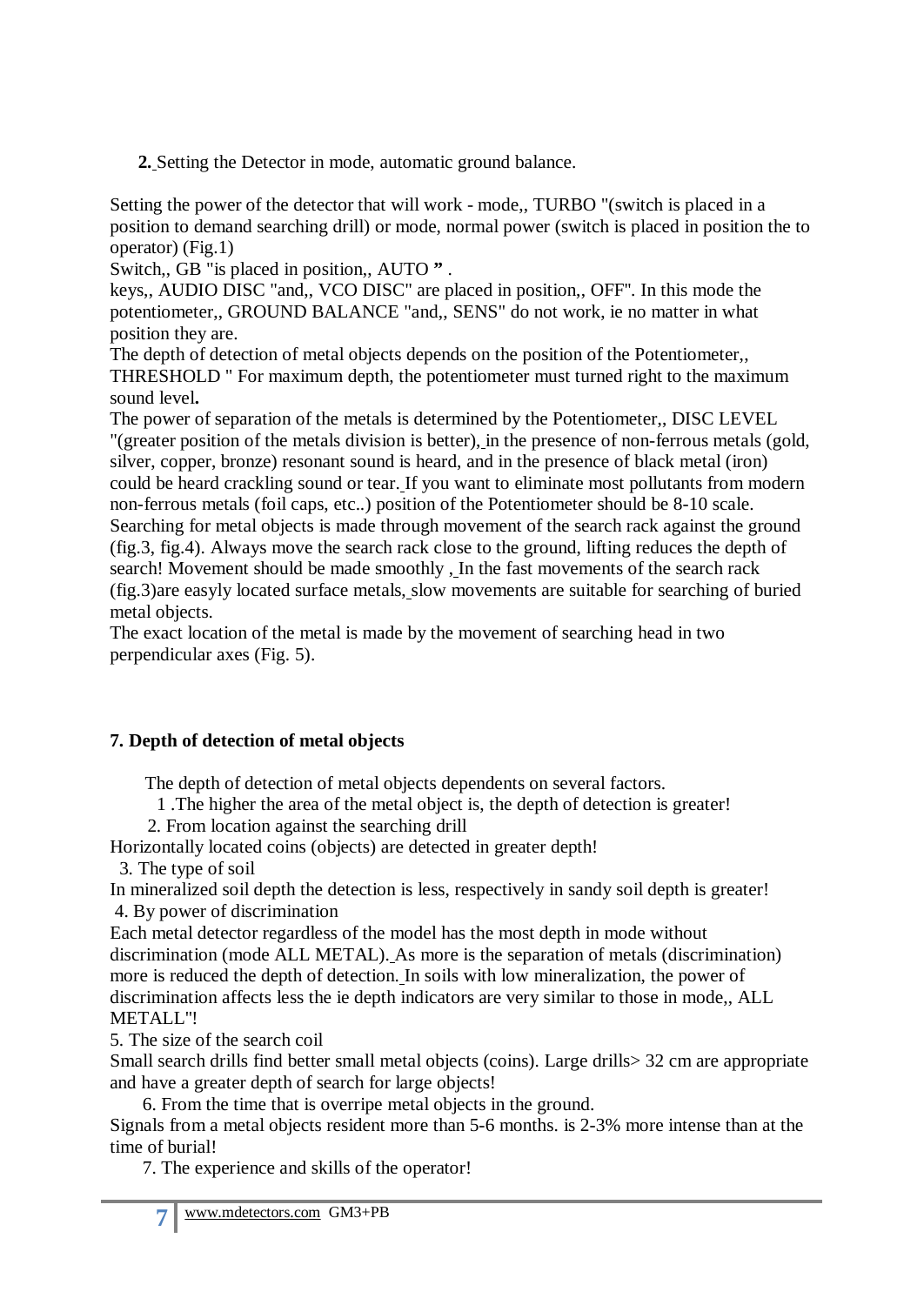### **8. Charging the batteries.**

Charging of the battery can be

The batteries have about 500-600 charge cycles - before discharge damage, however that's values achievable in ideal laboratory terms.

The detector is complete with 2500 mAh NiMH batteries. Before you start working batteries must be charged. Charging is made by the automatic charger offered in sets. With one charging the detector can operate 10h. in mode, high power " (**TURBO**) And 50 h under normal power. (use of headsets significantly extends the time of work**)**.

If progress of working the lamp "Low battery" lights, this should be a signal to terminate the work and charge the battery. Plug the charger to the socket "CHARGE" and turn the device to a network of 220V Indicator of the presence of charge is a red led on the charger. Charging continues 5h depending on the degree of discharge of the battery and its capacity, after its finished the charge diodes begin to shine in green. It is not necessary to monitor the charger as it is with automatically shut down and the battery won't be damaged, no matter how many hours will be charged.

Back row switch off the network of 220V and remove from socket "CHARGE **"**. Battery can be charged by the lighter of your car by special charger! Follow the instructions for operating with the charger.

To ensure maximum life of your rechargeable battery:

- Don't disconnect the battery charge before it is completed
- charge the battery when it is completely down
- Use only chargers which are equipped with detector

Charger has the following additional options:

- indication of polarization of the battery or short circuit in the cable-blinking red LED.

# **9.** Practical advice

Keep your detector of penetration of water (rain or snow) in the box with electronics and the boz with the batteries, that can damage your detector! It can be used safely in wet grass because of the hermetic searching drill.

### **Attention:**

Avoid leaving the detector on wet grass or snow, because of the possibility of penetration of moisture in the block of electronics and especially in the box of batteries!

When assembling the detector in terms of dew or snow keep the cable from wetting!

 Working with the detector in urban and industrial areas may be hampered due to electromagnetic interference and a modern iron contaminants, for normal operation of the detector it is necessary to reduce the sound threshold (THRESHOLD) and increasing the power of discrimination ( **DISC LEVEL**) which in turn leads to reduced depth of the search.